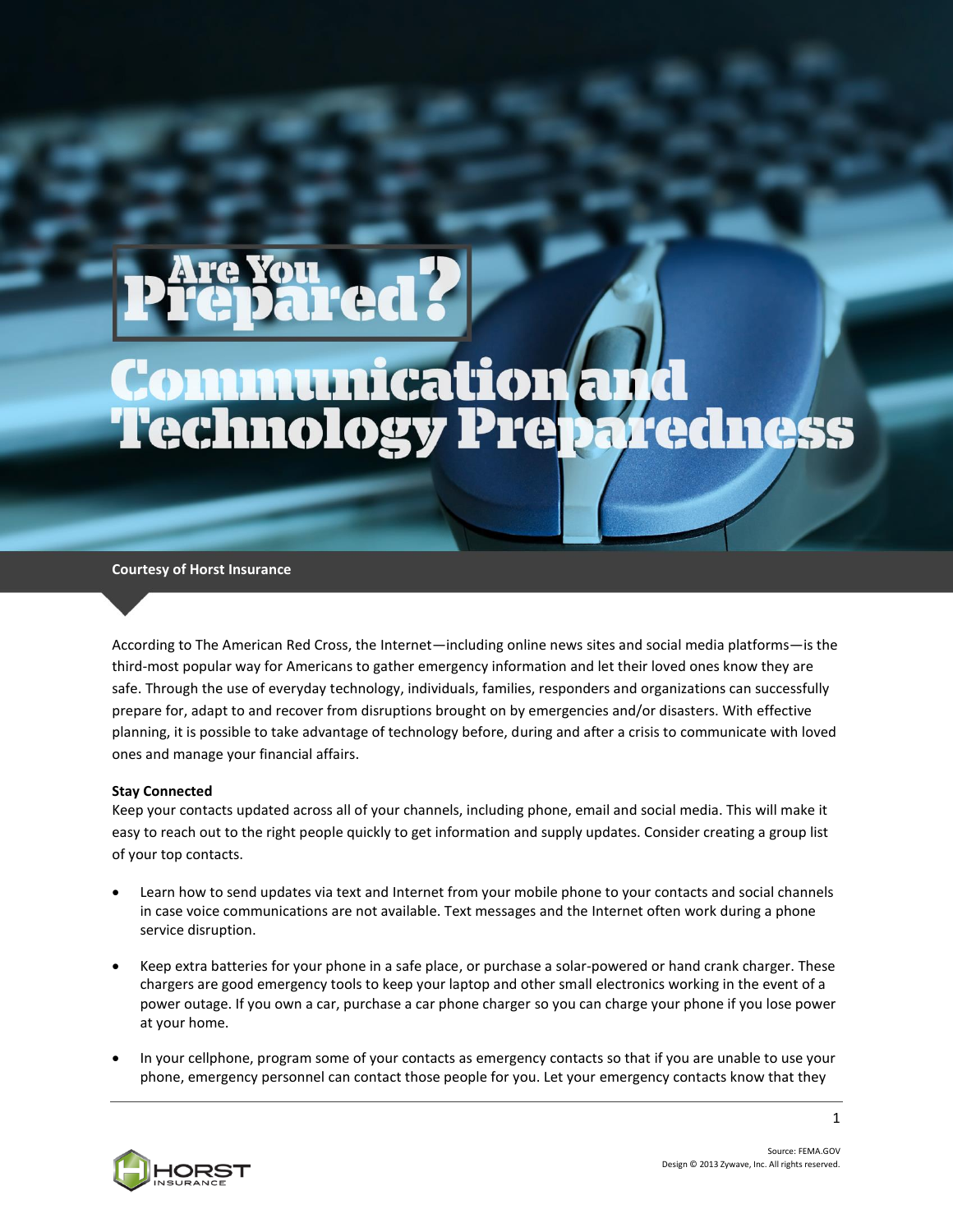are programmed into your phone, and inform them of any medical issues or other special needs you may have.

- If you have a traditional landline (non-broadband or Voice over Internet Protocol) phone, keep at least one non-cordless receiver in your home because it will work even if you lose power.
- If you are evacuated and have call forwarding on your home phone, forward your home phone number to your cellphone number.
- If you do not have a cellphone, keep a prepaid phone card to use if needed during or after a disaster.
- Prepare a family contact sheet. This should include at least one out-of-town contact who may be better able to reach family members in an emergency.
- Have a battery-powered or hand-cranked radio or television available (with spare batteries).

The following are additional tips for making phone calls and using your smartphone during or after a disaster:

- Keep all phone calls brief. If you need to use a phone, try to convey only vital information to emergency personnel and/or family.
- If you are unsuccessful in completing a call using your cellphone, wait ten seconds before redialing to help reduce network congestion.
- Conserve your cellphone battery by reducing the brightness of your screen, placing your phone in airplane mode and closing apps you are not using that draw power, unless you need to use the phone.
- If you lose power, you can charge your cellphone in your car. Just be sure your car is in a well-ventilated place (that is, remove it from the garage) and do not go to your car until any danger has passed. You can also listen to your car radio for important news alerts.
- If you do not have a hands-free device in your car, stop driving or pull over to the side of the road before making a call. Do not text on a cellphone, talk or "tweet" without a hands-free device while driving.
- Immediately following a disaster, resist using your mobile device to stream videos, download music or videos or play video games, all of which can add to network congestion. Limiting use of these services can help potentially life-saving emergency calls get through to 911.
- For non-emergency communications, use text messaging, email or social media instead of making voice calls on your cellphone to avoid tying up voice networks. Data-based services like texts and emails are less likely to experience network congestion. You can also use social media to post your status to let family and friends know you are okay. In addition to Facebook and Twitter, you can use resources such as the American Red Cross's Safe and Well program.

# **Get Organized**

Store your important documents such as personal and financial records in a password-protected area in the Cloud or on a secure flash or jump drive that you can keep readily available. This flash drive can be kept on a key ring so it can be accessed from any computer, anytime, anywhere. Remember important documents, such as:

Personal and property insurance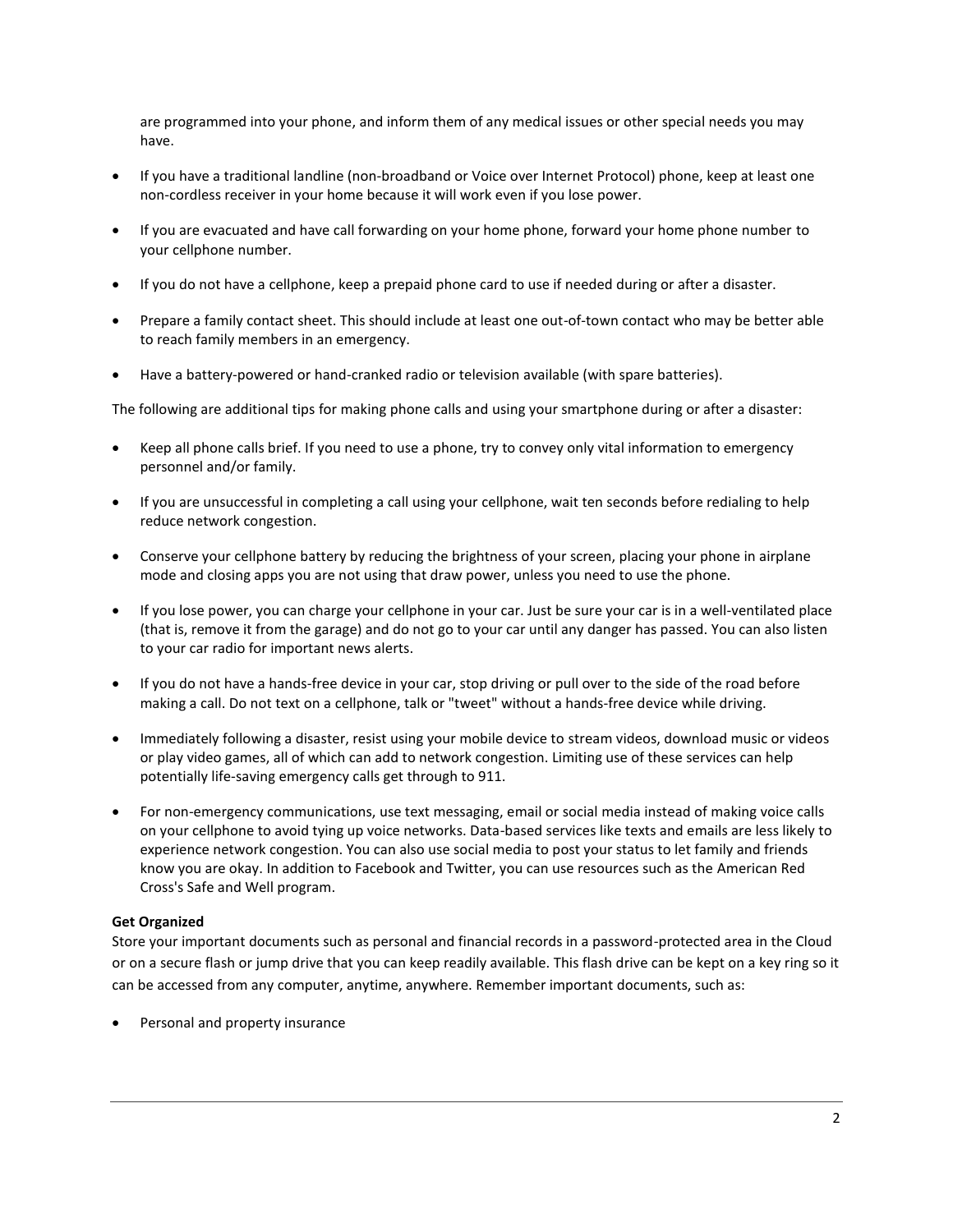- Identification such as driver's license or passport (for family members, as well)
- Banking information

Don't forget your pets!

- Store your pet's veterinary medical records documents online.
- Consider an information digital implant.
- Keep a current photo of your pet in your online kit to aid in identification if you are separated.

Your family may not be together when disaster strikes, so it is important to plan in advance. Create an Emergency Information document or Family Communications plan to record how you will contact one another, how you will get back together and what you will do in different situations.

- Make sure to share this document with family members, friends and co-workers who will also need to access it in an emergency or crisis.
- When handling personal and sensitive information, always keep your data private and share it only with those who will need access in case of emergency.

Sign up for direct deposit and electronic banking through your financial institution so you can access your payroll funds and make electronic payments regardless of location.

# **Emergency Resources**

Include these sites in your Emergency Information document to ensure that you can quickly access them from any computer or smartphone.

## **FEMA Text Messages**

Use your cellphone's text messaging capability to receive text message updates from FEMA (standard message and data rates apply).

- To sign up to receive monthly preparedness tips, text PREPARE to 43362 (4FEMA).
- To unsubscribe (at any time), text STOP to 43362 (4FEMA).
- Download the FEMA App to access disaster preparedness tips, build your personal emergency kit and look for open Disaster Recovery Centers along with open shelters (if you're a disaster survivor). Also, stay informed with the FEMA blog.
- Local emergency management officials often have notification systems. Opt in to a distribution for your community. To find out if your community offers such services, contact your local office of Emergency Management.
- Signup to receive a monthly preparedness tip from FEMA's text messages program.
- Bookmark important mobile sites:
	- o Centers for Disease Control and Prevention[: http://m.cdc.gov](http://m.cdc.gov/)
	- o American Red Cross: [www.redcross.org/mobile](http://www.redcross.org/mobile)
	- o FEMA/Ready[: http://m.fema.gov](http://m.fema.gov/)
	- o National Hurricane Center: [www.nhc.noaa.gov/mobile](http://www.nhc.noaa.gov/mobile)
	- Bookmark important online sites: